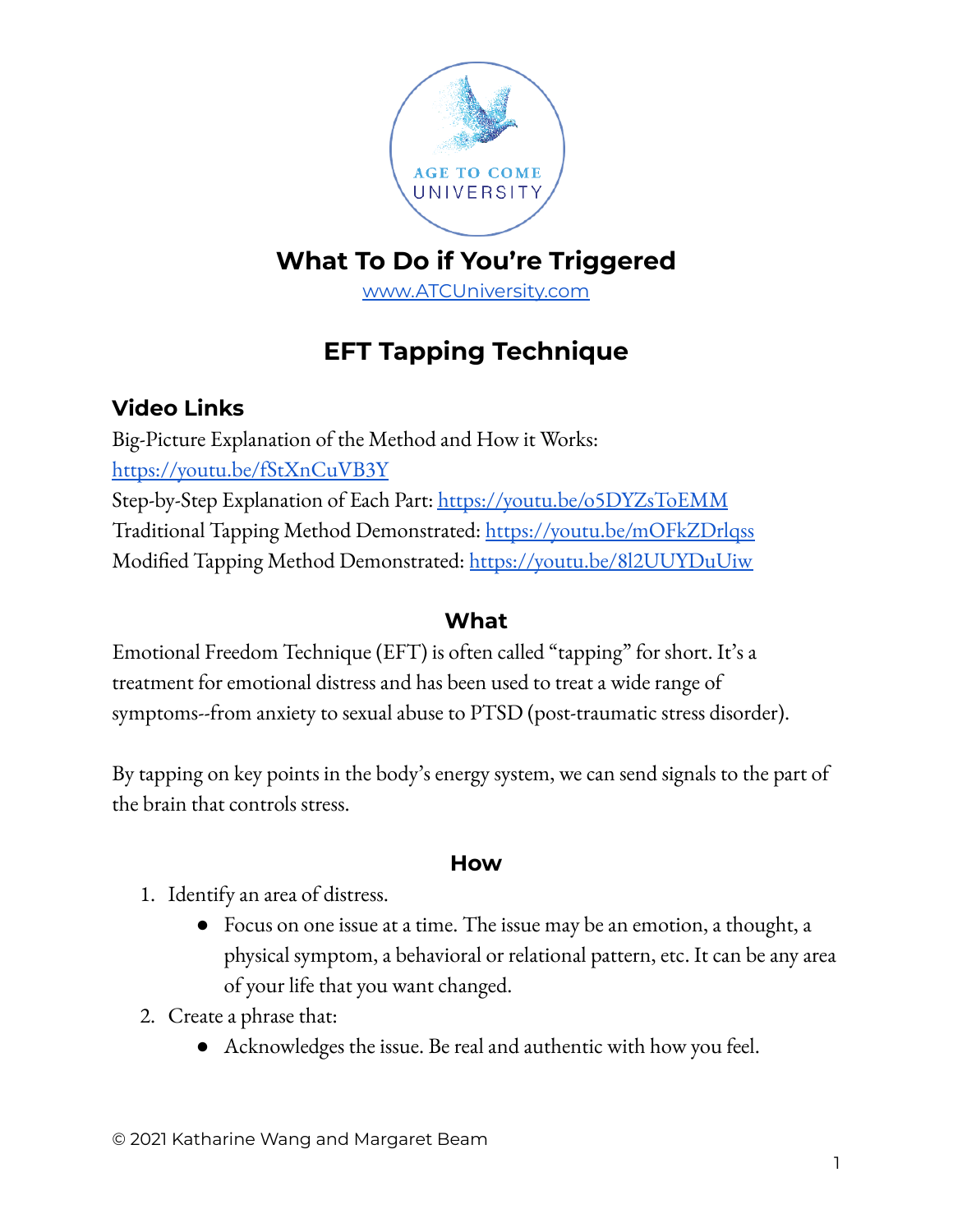

- Accepts yourself despite the problem. You're not bad or wrong for having this issue. If you aren't able to accept yourself that might be a great issue to start tapping on (see Variations--Making it Your Own below).
- Relates to you. Think of it as a conversation between your spirit and your flesh. In the safe, loving presence of your spirit, your flesh can acknowledge the struggles you're having. Allow the flesh-you to fully express all that you're struggling with without the fear of judgment or condemnation. This is about creating integrity and wholeness within yourself.
- Common phrase: "Even though I [have this issue or problem], I love and accept myself."
	- Example: "Even though I feel ashamed that others can connect with God more easily than I can, I love and accept myself."
	- NOT: "Even though others can connect with God more easily than I can, I love and accept myself."
- 3. Tap.
- Tap each of the following points several times:
	- The inner edge of the eyebrows
	- Side of both eyes
	- Under both eyes
	- Under the nose
	- Above the chin (under the mouth)
	- Beginning of the collarbone on both sides
	- Under the arm on both sides (crossing arms to tap on the opposite side)
	- Top of the head
	- While tapping, recite the phrase you created in step 2.
- Repeat this sequence several times.
- Assess how you're feeling. You may repeat the entire sequence as many times as you feel you need.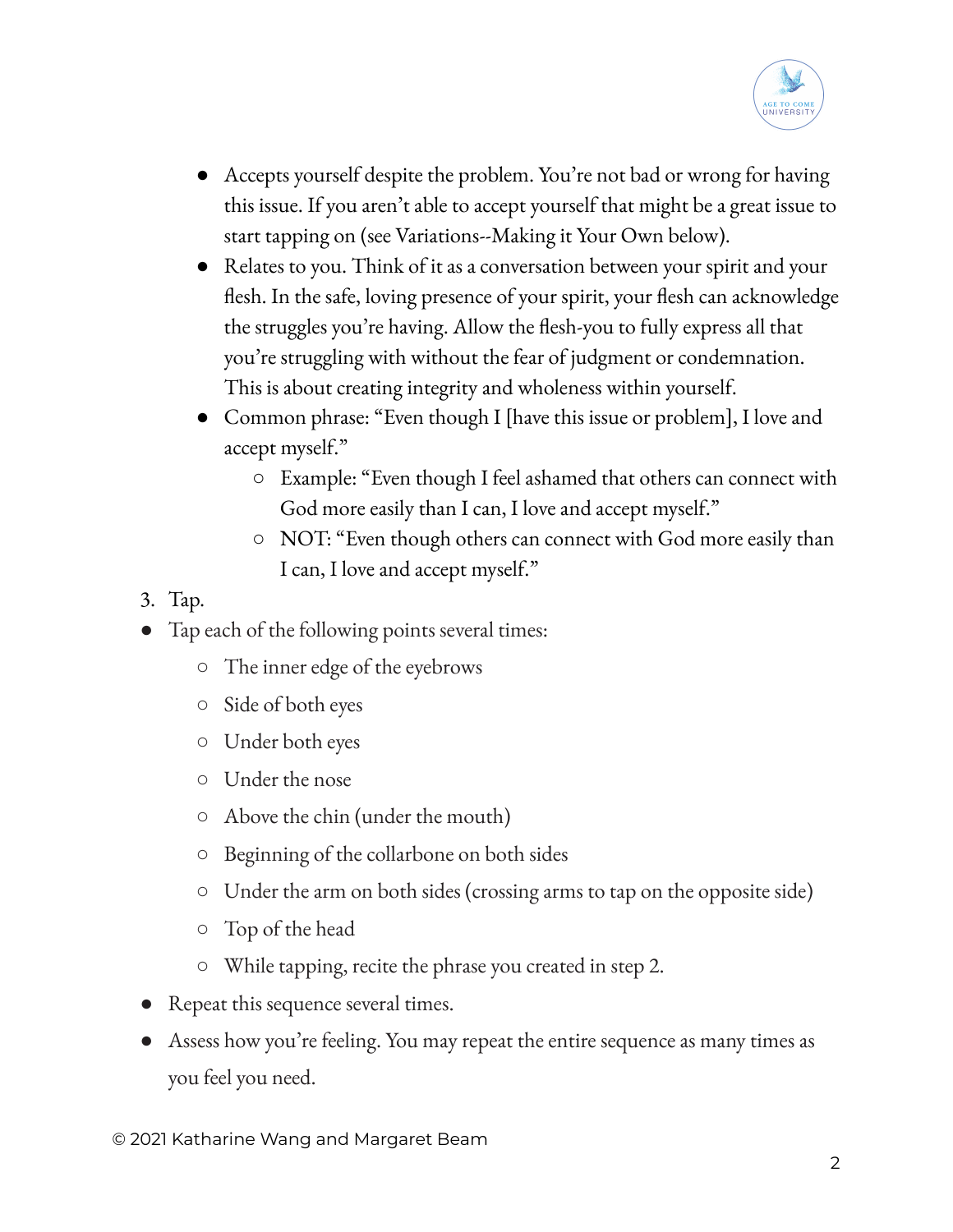

● You can tap for a few minutes to an hour or more.

## **Variations - Making it Your Own**

- 1) Some people integrate what is called the "karate chop" point at the beginning of each session. To do this, using either hand, tap on the fleshy part of the outside (lateral side) of your hand between your pinky and wrist (where you'd karate chop) while saying the entire phrase you created in step 2 above. Say the phrase several times before moving to the tapping points.
- 2) While tapping and thinking about the issue, say anything that comes to mind even if it's different from your original phrase. Other thoughts and emotions may surface that may seem unrelated to the original issue you were addressing. Trust that this is your body's way of showing you that the original issue is connected to others areas that need addressing too. Keep tapping in sequence until you sense you've addressed all related issues.

## **What You Might Experience**

- 1) It is common for emotions to temporarily increase during tapping. It means the emotion that has been in your body is surfacing so it can be released. As you're able, allow yourself to express it. It will subside as it runs its course. Remember that you are creating a loving, safe space for emotions that have previously been hidden--and consequently stuck in your body--to come out. If you find the emotion being released is too intense, feel free to slow down or stop the tapping session and revisit it again later.
- 2) For some people, expressing self-love can be difficult. First, please know that this is okay. The main thing is to be honest that you're feeling that way without judgment. If you are not able to use a phrase expressing self-love feel free to use any phrase that would move you closer to healing, wholeness and integration. For example, you may replace "I love and accept myself" with "I am willing to consider loving and accepting myself" or simply "I am willing to consider accepting myself." For some it may be an issue of establishing self-trust. A phrase like "I am willing to trust myself" may be a good place to start. Find a phrase that